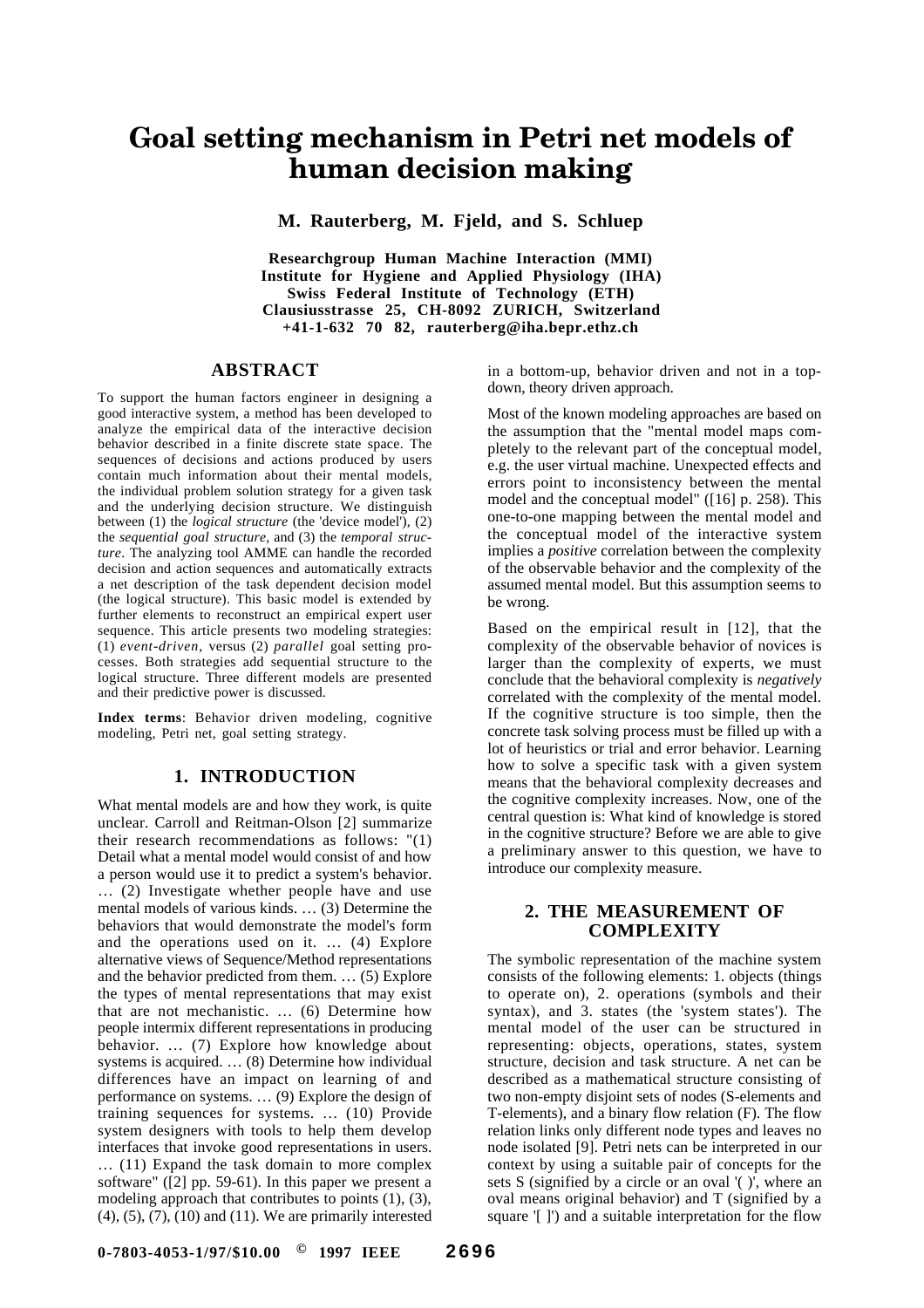relation F (signified by an arrow '->'). Bauman and Turano [1] showed, that Petri nets are equivalent to formalism based on production rules (like CCT of Kieras and Polson [7]). In this sense, our approach can also be subsumed under 'logic modeling'. The main operations (relations) between two Petri nets are *abstraction*, *embedding* and *folding* [4].

The *folding operation* in the Petri-net theory is the basic idea of the approach presented in this paper. Folding a process means to map S-elements onto Selements and T-elements onto T-elements while keeping the F-structure. The result is the structure of the performance net. Each state corresponds to a system context, and each transition corresponds to a system action. This sequence is called a 'process' (see Fig.1). An *elementary process* is the shortest meaningful part of a sequence:  $(s') \rightarrow [t'] \rightarrow (s'')$ .

If the observable behavior can be recorded in a complete ...-> (state) -> [transition] -> (state) ->... process description (see Fig. 1), then the analysis and construction of the net structure of this process are simple: you only have to count the number of all different states and transitions used, or to mark on a list the frequencies of each state and transition used in the process.

However, if the observable behavior only can be recorded as an incomplete (e.g.,...-> (state) ->  $[transition] \rightarrow [transition] \rightarrow \dots$  or  $\ldots \rightarrow (state) \rightarrow$  $(\text{state}) \rightarrow [\text{transition}] \rightarrow \ldots$ ) process description, then the analysis and construction of the net get difficult. You have to find out the correct state (transitions, respectively) between both transitions (states, respectively). Unfortunately, this is the most frequent case in practice. For these cases we need automatic tool support. In the last years we developed a tool, that gives us the possibility to analyze any processes with an incomplete process description, that are generated by finite state transition nets [12].

The aim of the 'folding' operation is to reduce the elements of an observed empirical decision process to the minimum number of states and transitions, with the reduced number of elements being the 'logical decision structure'. Folding a decision process extracts the embedded net structure and neglects the amount of repetitions, the sequential order, and the temporal structure. A simple pattern matching algorithm looks for all 'elementary processes' in the sequence. A composition algorithm (the folding operation) is now able to build up the Petri net combining all elementary processes. The result of a folding operation applied to the behavioral sequence (Fig. 1) is the Petri net given in Fig. 2.

Measurable features of the behavioral process are: number of states and transitions totally used, number of different states and different transitions used, dwell time per state and transition, etc. These measurements can be done, based on a protocol of the user's behavior automatically recorded by an interactive software program (the dialog system) in a 'log file'.

To measure complexity we use the  $C_{cycle}$  metrics of McCabe [8]. With  $C_{cycle}$  we have a useful quantitative metric to measure behavioral complexity. We are discussing the advantages and disadvantages of three different quantitative metrics in the context of an empirical investigation elsewhere [11]. The complexity measured with  $C_{cycle}$  is defined by the difference of the total number of connections (F: arrows) and total number of net elements (T-transitions plus S-states). The parameter P is a constant to correct the result of Formula 1 in the case of a sequence  $(F - (T + S)) =$ -1); the value of P in our context is 1.

$$
\mathbf{C}_{\text{cycle}} = \mathbf{F} - (\mathbf{T} + \mathbf{S}) + \mathbf{P} \tag{1}
$$

The  $C_{cycle}$  value of the model-1 in Fig. 2 is  $[32-25+1]=8$ ; the complexity of the net shown in Fig. 2 is eight. But, what could this number mean? McCabe [8] interprets C<sub>cycle</sub> as the *number of linear independent paths* through the net. Other interpretations of Ccycle are *number of holes* in a net or *number of alternative decisions* carried out by the users.

Observing the behavior of people solving a specific problem or task, is our basis for estimating 'model complexity (MC)'. The cognitive structures of users are not directly observable, so we need a method and a theory to use the observable behavior to estimate MC. We call the complexity of the observable behavior the 'behavioral complexity'. This behavioral complexity can be estimated by analyzing the recorded concrete task solving process. The necessary task solving knowledge for a given task is constant. This knowledge embedded in the cognitive structure of the mental model can be reconstructed.

#### **3. RECONSTRUCTION OF THE MENTAL MODEL**

We carried out an empirical investigation to compare different types of interfaces [10]. For the reconstruction of a user's mental model we chose one log file of an expert user (see Fig. 1). The whole process of the shown example is based on 26 task solving transitions (user actions or automatic system actions) and overall 26+1=27 states (dialog or internal system states).

The user's task was to find out how many data records there are in a given data base (DB) consisting of file A, file B and file C of a given database (DB). By startup, the system automatically goes from the (Main menu) to the (Start menu) where it opens the DB ['G\_2'] and then automatically goes back to the (Main menu) with ['M\_3']. Now, the user selects function key ['F\_3'] and goes to the file selection menu, where he selects file A by pressing key ['1'], bringing him back to the (Main menu). Pressing key ['i'] brings him to the (Info) module. With key ['d'] all DB information is automatically displayed sequentially on three different screens  $(3^*$  [' $M_22$ ']) and the system automatically goes back to the (Info) module with ['M\_11'].

But the *task relevant* information is only given on the first screen that is--without interrupting the scrolling output--overwritten with additional information. To find out how to stop the scrolling process the user tries key ['d'] again, and the same reoccurs. After the third time pressing ['d'], the user correctly follows up with a blank ['BL'] to interrupt scrolling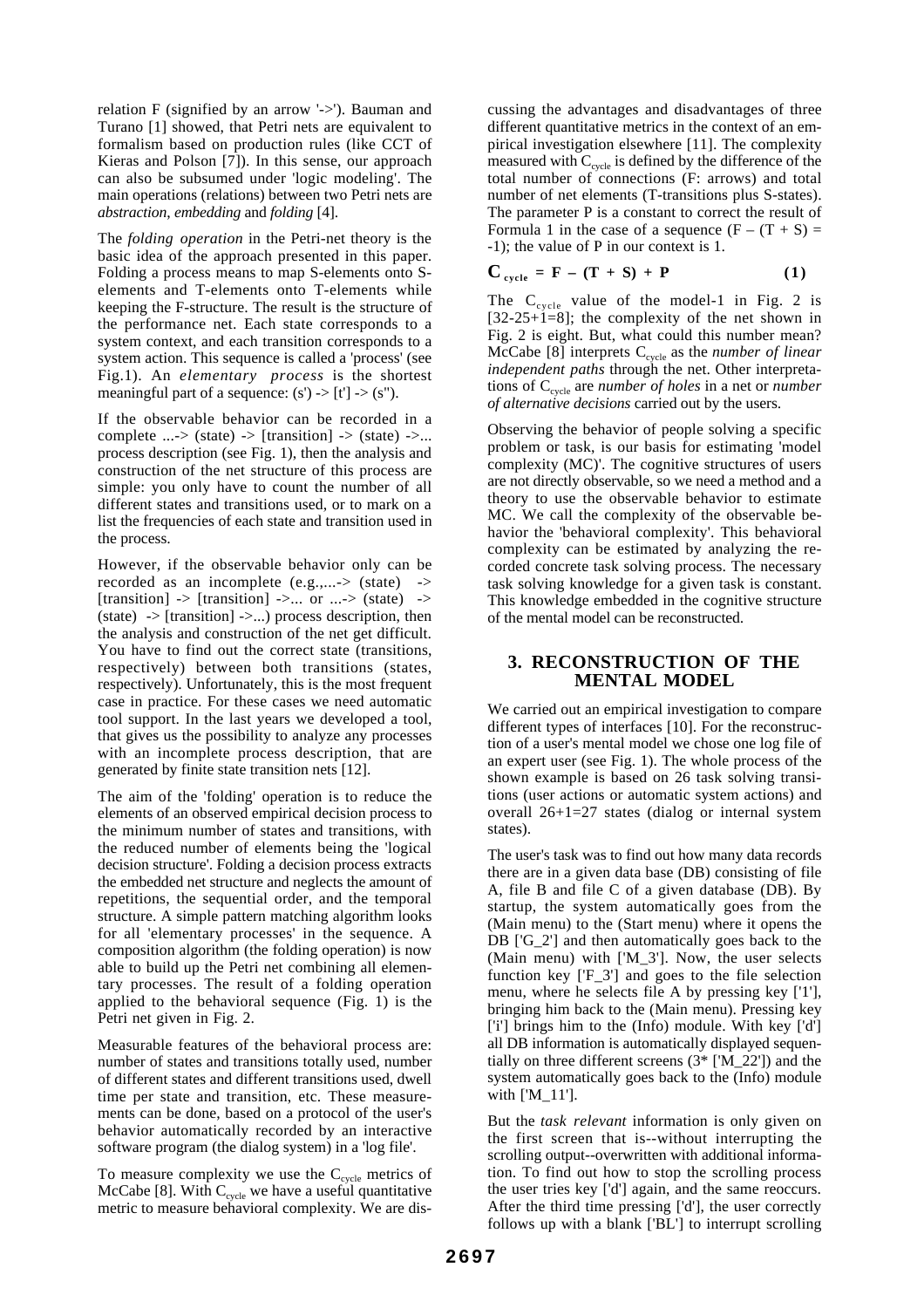successfully. Hence the task relevant DB information stays on the screen. Pressing function key ['F\_10'], the rest of the output is displayed automatically  $(2^*)$ ['M\_22']).

Back in the info module, pressing key ['h'] brings the user to the (Main menu). Pressing key ['h'] anew, leads the user back to the start menu. Automatically, the DB is reopened ['G\_2'] and the user selects function key ['F\_10'] to finish off successfully.



**Fig. 1.** The original behavioral sequence of an expert with a relational database system [10].



**Fig. 2.** *Model-1*: the pure 'logical structure' (the device model) of the logfile example sequence in Fig. 1.



**Fig. 3.** *Model-2*: this Petri-net is equivalent to model-1 with structure to model event-driven goal setting.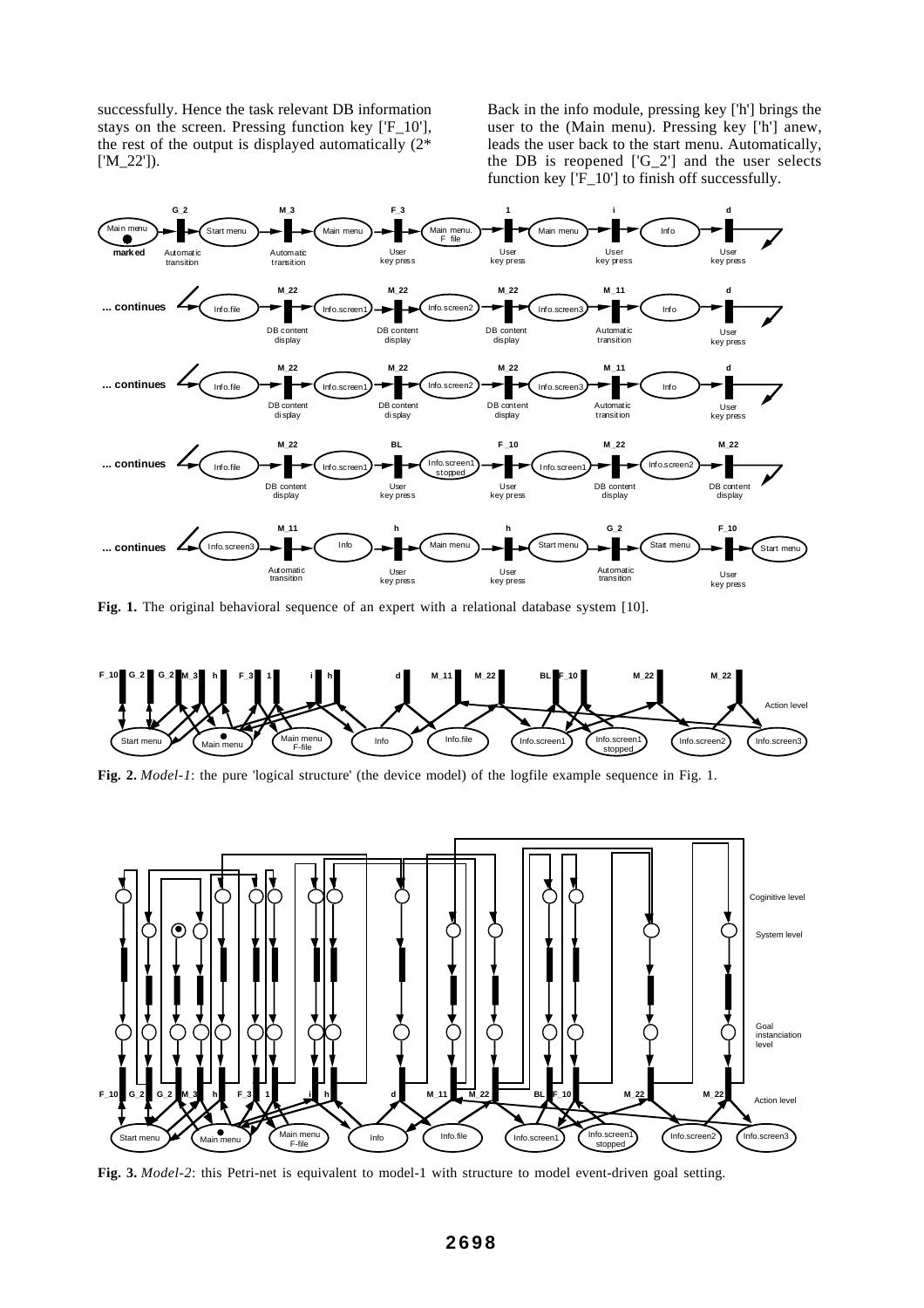

**Fig. 4.** *Model-3*: this Petri-net is equivalent to model-1 with additional structure to model parallel driven goal setting.

Mental models consist of three different types of knowledge: (1) the pure logical structure of the task (the device model), (2) the sequential structure of all goals, and (3) the temporal structure of all actions.

**Model-1:** The pure logical structure is automatically extracted with our tool AMME [12] [13]. This net is called model-1 (see Fig. 2). Model-1 does not contain any knowledge about goals and time.

The idea for *event-driven goal setting* processes was motivated by the Action Regulation Theory [5]. Action regulation theory offers a coherent body of principles for human-centered task and work design. For Hacker ([6], p. 61) the work task is "the central category of psychological consideration of activity..., as decisive specifications for the regulation and organisation of the activities occur with the 'objective logic' of its contents". This quotation makes clear that for all, who follow the activity or action regulation theory, the *task* becomes very important in the analysis of behavior. Great importance is attached to the concept of the *complete task*. Each complete task and action cycle starts with a goal setting part (see Fig. 5).

Characteristics of complete tasks, which must be taken into consideration when analysing and/or designing human activities, are, according to the concept of action regulation theory presented here (see Fig. 5):

- (1) Task dependent setting of subgoals which are embedded in the superimposed task goal;
- (2) Independent action preparation in the sense of taking on planning functions; and, selection of the means including the necessary actions for goal attainment;
- (3) Mental or physical performance functions with feedback on performance pertaining to possible corrections of actions;

(4) Control with feedback on results and the possibility of checking the results of one's own actions against the set (sub-)goals.



**Fig. 5.** The complete action-cycle: the central concept of the action regulation theory (see also [15]).

The content of the rule base (S-, T-, and F-rules: the complete system description file as part of AMME, see [13]) guiding the generation process of the 'cognitive part' of the mental model will be implemented in two ways:

- a) To generate models with *event-driven goal setting* processes (action-driven goal setting, resp.), and
- b) to generate models with *parallel goal setting processes*. Parallel goal setting means that the mental goal setting process is running parallel to the action level on which the dialog actions are executed.

The mental process of the user takes place at the cognitive level. The user has no control over the actions on the system level, because all actions on the system level are automatically carried out by the system itself. The selected actions (see Fig. 5) at the goal instanciation level are set from the cognitive level as well as from the system level. There is a direct synchronization between the action level and the two upper ones, cognitive and system level.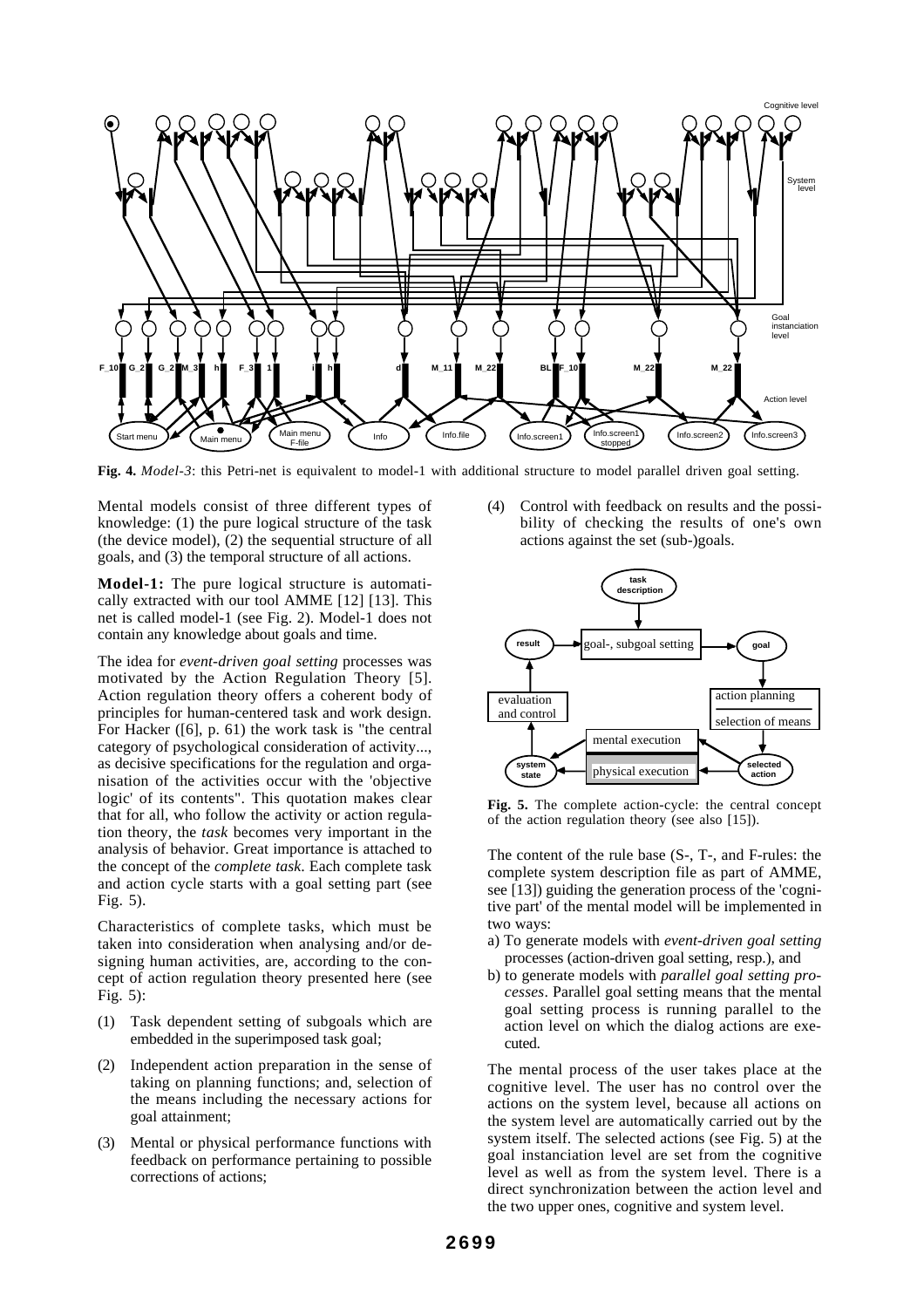**Model-2:** Our *event-driven goal setting* example is given in Fig. 3. Each action (event, resp.) on the action level directly activates a mental process on the cognitive level. The mental process instanciate on the goal instanciation level the corresponding 'goal' (selected action, resp.) for the next action.

**Model-3:** The idea of a *parallel goal setting* process (see Fig. 4) was motivated by von Cranach's discussion of plans, 'anticipating representations', and intention ([3] p. 40). For each goal at the goal instanciation level to be set, an anticipated counterpart must be set beforehand on the cognitive level. In this process there is no synchronization between the cognitive (or system) and the action level.

In the last part of this article, model-1 (Fig. 2), model-2 (Fig. 3) and model-3 (Fig. 4) are going to be empirically validated.

#### **4. VALIDATION OF THE THREE MENTAL MODELS**

To validate the three different mental models, a simulation study was carried out. With the Petri-net simulator PACE each of our three models was implemented, marked and executed. We generated different task solving sequences with each model. When running each model, we used the following stopping conditions:

• For model-1, we ran the model until we entered the (Start menu) a fourth time.

• For model-2 and model-3 we ran the models until the Petri nets were dead.

To estimate the similarity between the original sequence (see Fig. 1) and each simulated sequence, we used the following procedure:

- 1. We numbered consecutively all actions ('transitions', respectively) in Fig. 1 [' $G_2$ ' = '1', ' $M_3$ '  $=$  '2', 'F\_3' = '3', ..., 'F\_10' = '26']. The number R is the rank-position of each transition [t] in the original behavioral sequence.
- 2. We attached these numbers to all generated transitions [t] of each simulated sequence. For example, the shortest sequence we found, was generated with model-1: ['G\_2', 'F\_10', 'G\_2', 'F\_10]. The rank-positions R of these four transitions are: ['1', '19','25', '26'] (compared with the original sequence).
- 3. We calculated a 'similarity ratio' (SR) as follows:

$$
SR = \left[1 - \left\{\sum_{t=1}^{N_{sim}} |R_{org,t} - R_{sim,t}| + \sum_{N_{sim+1}}^{N_{org}} \max(R_{org})\right\} / N_{org}^2\right] * 100\%
$$

SR is a sufficient measure for the similarity between the simulated sequence and the original sequence. N is the number of all fired transitions in a sequence. The maximum of  $R_{org}$  is equal to  $N_{org}$  ( $N_{org}$  in Fig. 1 is 26). SR is only valid for simulated sequences that fulfill the following condition:  $N_{sim} \le N_{org}$ . For example, SR of the shortest sequence ['1', '19','25', '26'] is 6%.

4. We averaged the similarity ratios of all simulated sequences per model (see Table 1). The results in Table 1 show that with increasing complexity of the mental model (MC), the similarity ratio (SR) tends to 100%. There seems to be a positive correlation between MC and SR and we can also see that the variance (measured by the standard deviation) decreases continually with increasing MC. This result indicates that the predictive power increases from model-1 to model-3.

**Table 1.** The model complexity (MC) and similarity ratios (SR) of model-1, -2, and -3.

|                        | model-no. |       |        |
|------------------------|-----------|-------|--------|
|                        |           |       |        |
| MC: absolute value     |           | 23    | 35     |
| SR: mean %             | 36        | 66    | 89     |
| SR: standard deviation | ± 30      | $+17$ | $+10$  |
| $SR: minmax.$ %        | 6.87      | 52.89 | 69.100 |
| # simulated sequences  | 12        |       |        |

#### **5. DISCUSSION**

In the original sequence (Fig. 1), there is a cyclic behavior with a learning effect. The user tried twice to see the task relevant information, but without success. The third time going through the cycle, he found the right actions, and succeeded. This is a typical learning effect based on trial and error. Analyzing learning effects with Petri nets was achieved with other strategies (see [14]). The observed learning effect seems to be difficult to simulate with eventdriven goal setting, because repeated behavior cannot be integrated in the modeling. For the parallel goal setting approach though, repeated behavior is reflected in the model, with improved results from one to the next repetition. However, since there is no synchronization between the cognitive and the action level for the parallel goal setting approach, the similarity is still less than 100%.

Both the methods have good and poor aspects: Eventdriven goal setting assures good synchronization. Although the knowledge about how to solve part of the requirements is included in the model, it tells nothing about a learning effect. The parallel goal setting approach supports a learning effect, which can be seen by looking to the model-3. An integration of the advantages from each of the two strategies will be a possible target for our further research.

We have to choose a stop criteria for model-1. The reason is that the simulations with this model never stopped before reaching  $N<sub>org</sub>$  number of transitions. We looked for characteristics in the original behavioral sequence to find a distinctive pattern of state(s) and/or transition(s). We settled on the number of times a simulation passes by the state (Start menu). When a simulation of model-1 comes the fourth time to the state (Start menu), this means that the simulation stops. This led to the results shown in Table 1.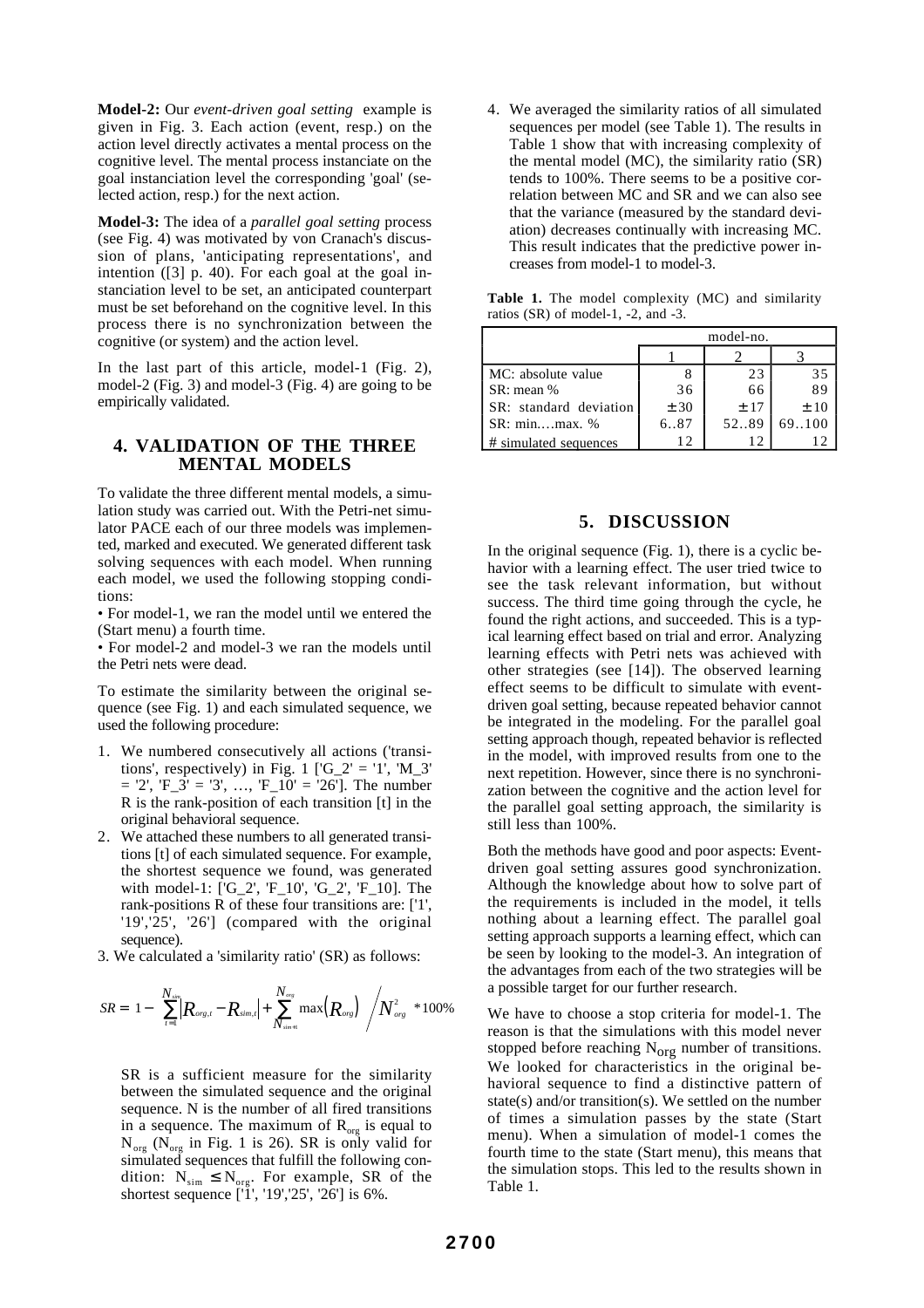#### **6. CONCLUSION**

We can conclude from the validation results that the SR value is considerably higher for the models with added goal setting (model-2 and model-3) than for the pure logical structure (model-1). This justifies the idea of adding a goal setting structure to the logical one. So it seems to be possible to develop a completely automatic modeling tool based on a bottom up approach. Moreover, we see that with increasing model complexity (MC), the mean value of SR increased and the standard deviation got smaller. Comparing the two different modeling approaches, parallel goal setting performed better than event-driven goal setting. We were able to model learning effects with the parallel goal setting strategy.

#### **REFERENCES**

- [1] R. Bauman and T.A. Turano, Production based language simulation of Petri nets. Simulation 47 (1986) 191-198.
- [2] J. Carroll and J. Reitman-Olson, Mental models in humancomputer interaction. In: M. Helander, Ed., Handbook of Human-Computer Interaction (North-Holland, 1991, pp. 45-65).
- M. von Cranach and R. Harré (eds.), The analysis of action. Cambridge University Press, 1982.
- [4] H.J. Genrich, K. Lautenbach and P. S. Thiagaraian, Elements of general net theory. In: W. Bauer, Ed., Lecture Notes in Computer Science 84 'Net Theory and Applications' (Springer, 1980, pp. 21-163).
- [5] W. Hacker, Action regulation theory and occupational psychology. Review of German empirical research since 1987. The German Journal of Psychology 18(2) (1994) 91-120.
- W. Hacker, Arbeitspsychologie. Huber, 1986.
- [7] D.E. Kieras and P.G. Polson, An approach to the formal analysis of user complexity, International Journal of Man-Machine Studies 22 (1985) 365-394.
- [8] T. McCabe, A complexity measure, IEEE Transactions on Software Engineering, SE-2 (1976) 308-320.
- [9] C.A. Petri, Introduction to general net theory, pp. 1-19. In: W. Bauer, Ed., Lecture Notes in Computer Science 'Net Theory and Applications' (Springer, 1980).
- [10] M. Rauterberg, An empirical comparison of menu-selection (CUI) and desktop (GUI) computer programs carried out by beginners and experts. Behaviour and Information Technology 11 (1992) 227-236.
- [11] M. Rauterberg, A method of a quantitative measurement of cognitive complexity. In: G.C. van der Veer, M.J. Tauber, S. Bagnara and A. Antalovits, Eds., Human-Computer Interaction: Tasks and Organisation (CUD, Roma 1992, pp. 295- 307).
- [12] M. Rauterberg, AMME: an automatic mental model evaluation to analyze user behaviour traced in a finite, discrete state space. Ergonomics 36 (1993) 1369-1380).
- [13] M. Rauterberg, A Petri net based analyzing and modelling tool kit for logfiles in human-computer interaction. In H. Yoshikawa & E. Hollnagel (Eds.), Proceedings 'Cognitive Systems Engineering in Process Control--CSEPC'96 (pp. 268-275). Kyoto University (1996).
- [14] M. Rauterberg and R. Aeppli, Learning in man-machine systems: the measurement of behavioural and cognitive complexity. In Proceedings of IEEE International Conference on Systems, Man and Cybernetics--SMC'95 (Vol. 5, 1995, IEEE Catalog Number 95CH3576-7, pp. 4685-4690). Piscataway: IEEE.
- [15] M. Rauterberg and E. Ulich, Information processing for learning systems: an action theoretical approach. In Proceedings of IEEE International Conference on Systems, Man and Cybernetics--SMC'96 (Vol. 3, 1996, IEEE Catalog Number: 96CH35929, pp. 2276-2281). Piscataway: IEEE.
- [16] Van der Veer, S. Guest, P. Haselager, P. Innocent, E. McDaid, L. Oesterreicher, M. Tauber, U. Vos and Y. Waern, Desiging for the mental model: an interdisziplinary approach to the definition of a user interface for electronic mail systems. In: D. Ackermann and M. Tauber, Eds., Mental Models and Human-Computer Interaction 1 (North-Holland, 1990, pp. 253-288).